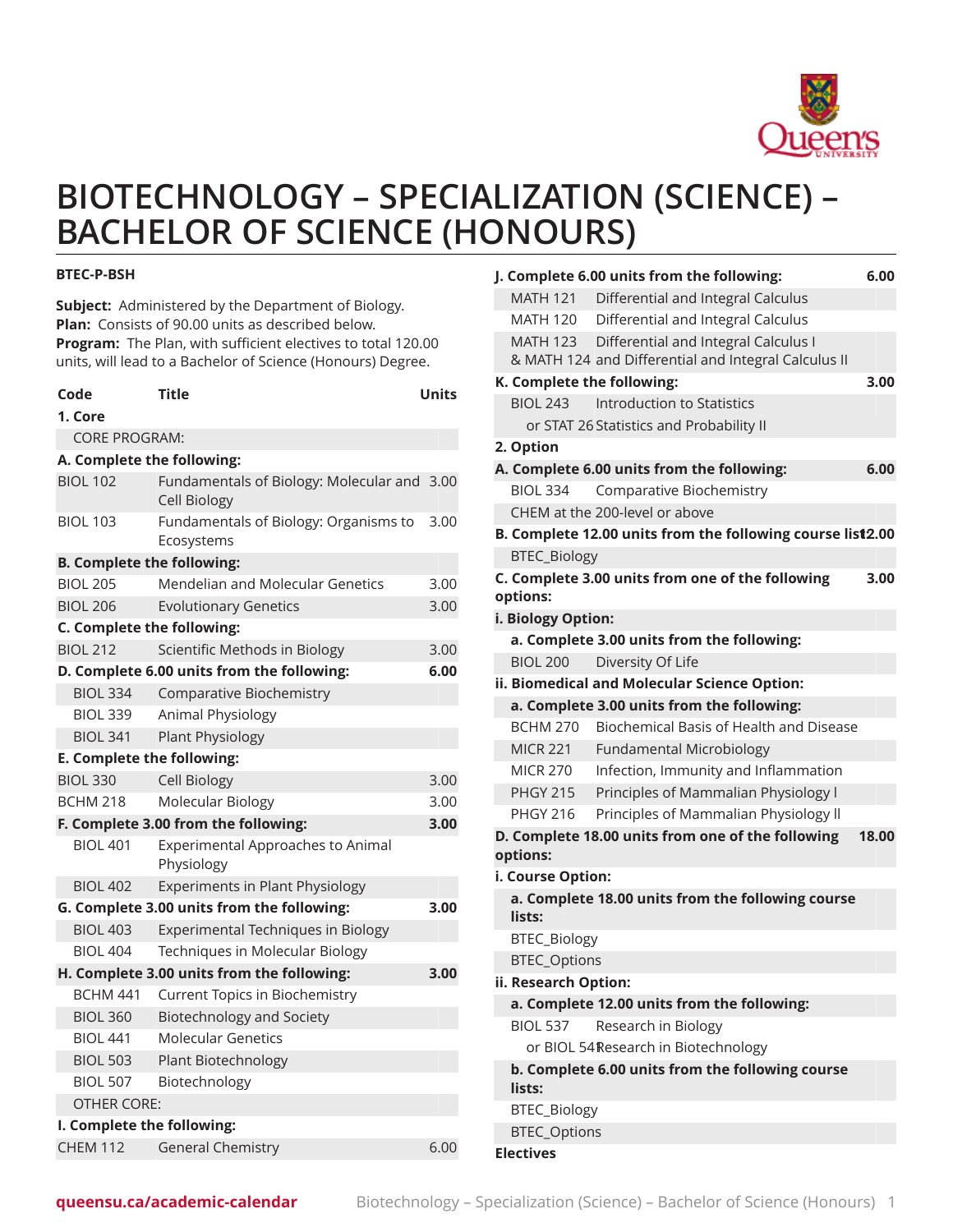

| <b>Total Units</b> | 120.00 |
|--------------------|--------|
| Elective Courses   | 30.00  |

#### **3. Substitutions**

A. MATH 126 may be substituted for MATH 121 or MATH 120 with prior approval from the Chair of Undergraduate Studies in the Department of Biology.

### **4. Notes**

A. Each of BIOL 334, BIOL 339, BIOL 341, BIOL 401, BIOL 402, BIOL 403, BIOL 404, BIOL 441, and BCHM 441 can be used as either a Core Course or an Option Course, but not both.

B. BIOL 538, BIOL 539 and BIOL 540 can be used towards elective requirements, but cannot be used towards Option Course requirements.

C. CHEE courses at the 300-level and above require a course in differential equations such as BIOM 300 or MATH 225 or and permission of the Department.

D*.* This Plan is no longer combined with the Biotechnology Diploma Program offered by St. Lawrence College. Students previously admitted to this combined degree/diploma should consult the *2020-2021 Academic Calendar* for plan requirements.

E. A maximum of 6.00 units from courses offered by other Faculties and Schools may be counted toward the program and/or Plan requirements. This includes courses in BMED, COMM, GLPH, LAW, NURS and courses in the Faculty of Engineering and Applied Science.

## **Biotechnology Course Lists**

The following lists contain courses offered through other Departments. In accordance with Academic Regulation **2.5** (Access to Classes), students do not have enrolment priority in all of these courses. Access to these courses may only be made available during the September Open Enrolment Period, and then only if space permits.

| <b>BTEC_Biology</b>                  |                              |              |  |
|--------------------------------------|------------------------------|--------------|--|
| Code                                 | <b>Title</b>                 | <b>Units</b> |  |
| <b>Biotechnology Biology Courses</b> |                              |              |  |
| <b>BIOL 315</b>                      | Plants and Human Culture     | 3.00         |  |
| <b>BIOL 331</b>                      | <b>Analytical Genomics</b>   | 3.00         |  |
| <b>BIOL 333</b>                      | Applied Biology              | 3.00         |  |
| <b>BIOL 334</b>                      | Comparative Biochemistry     | 3.00         |  |
| <b>BIOL 339</b>                      | Animal Physiology            | 3.00         |  |
| <b>BIOL 341</b>                      | Plant Physiology             | 3.00         |  |
| <b>BIOL 343</b>                      | Data Analysis for Biologists | 3.00         |  |

| <b>BIOL 360</b> | <b>Biotechnology and Society</b>                                   | 3.00 |
|-----------------|--------------------------------------------------------------------|------|
| <b>BIOL 401</b> | Experimental Approaches to Animal<br>Physiology                    | 3.00 |
| <b>BIOL 402</b> | <b>Experiments in Plant Physiology</b>                             | 3.00 |
| <b>BIOL 403</b> | <b>Experimental Techniques in Biology</b>                          | 3.00 |
| <b>BIOL 404</b> | Techniques in Molecular Biology                                    | 3.00 |
| <b>BIOL 409</b> | Bioremediation                                                     | 3.00 |
| <b>BIOL 430</b> | Molecular Genetics of Development                                  | 3.00 |
| <b>BIOL 431</b> | Cellular Basis of Adaptation                                       | 3.00 |
| <b>BIOL 432</b> | Computation and Big Data in Biology                                | 3.00 |
| <b>BIOL 441</b> | <b>Molecular Genetics</b>                                          | 3.00 |
| <b>BIOL 501</b> | Recent Research in Molecular                                       | 3.00 |
| <b>BIOL 502</b> | Plant Cell Responses to Environmental<br><b>Stress</b>             | 3.00 |
| <b>BIOL 503</b> | Plant Biotechnology                                                | 3.00 |
| <b>BIOL 504</b> | Extremophiles                                                      | 3.00 |
| <b>BIOL 505</b> | Cell Signaling in Development and Disease.00                       |      |
| <b>BIOL 506</b> | Biochemical Adaptations to Life Under<br><b>Extreme Conditions</b> | 3.00 |
| <b>BIOL 507</b> | Biotechnology                                                      | 3.00 |
| <b>BIOL 508</b> | Biology of the Cell Cycle                                          | 3.00 |

|                     | $B_1 \cup B_2$ of the sensor sensor            |              |  |
|---------------------|------------------------------------------------|--------------|--|
| <b>BTEC_Options</b> |                                                |              |  |
| Code                | <b>Title</b>                                   | <b>Units</b> |  |
|                     | <b>Biotechnology Option Courses</b>            |              |  |
| <b>APSC 400</b>     | Technology, Engineering & Management<br>(TEAM) | 7.00         |  |
| <b>BCHM 315</b>     | Proteins and Enzymes                           | 3.00         |  |
| <b>BCHM 316</b>     | Metabolism                                     | 3.00         |  |
| <b>BCHM 317</b>     | Introductory Biochemistry Laboratory           | 6.00         |  |
| <b>BCHM 370</b>     | <b>Genetics and Genomics</b>                   | 3.00         |  |
| <b>BCHM 410</b>     | Protein Structure and Function                 | 3.00         |  |
| <b>BCHM 411</b>     | <b>Advanced Molecular Biology</b>              | 3.00         |  |
| <b>BCHM 432</b>     | The Molecular Basis of Cellular Function       | 3.00         |  |
| <b>CHEE 229</b>     | Cell Based Engineering Princip                 | 4.00         |  |
| <b>CHEE 342</b>     | Environmental Biotechnology                    | 3.50         |  |
| <b>CHEE 380</b>     | <b>Biochemical Engineering</b>                 | 3.50         |  |
| <b>CHEE 400</b>     | Technology, Engineering & Management<br>(TEAM) | 7.00         |  |
| <b>CHEE 440</b>     | Pharmaceutical Technology                      | 3.50         |  |
| <b>CHEE 484</b>     | Bioremediation                                 | 3.50         |  |
| <b>DDHT 459</b>     | Principles of Drug Discovery                   | 3.00         |  |
| <b>DDHT460</b>      | Principles of Drug Development                 | 3.00         |  |
| <b>MICR 221</b>     | <b>Fundamental Microbiology</b>                | 3.00         |  |
| <b>MICR 270</b>     | Infection, Immunity and Inflammation           | 3.00         |  |
| <b>MICR 271</b>     | Introduction to Microbiology                   | 3.00         |  |
|                     |                                                |              |  |